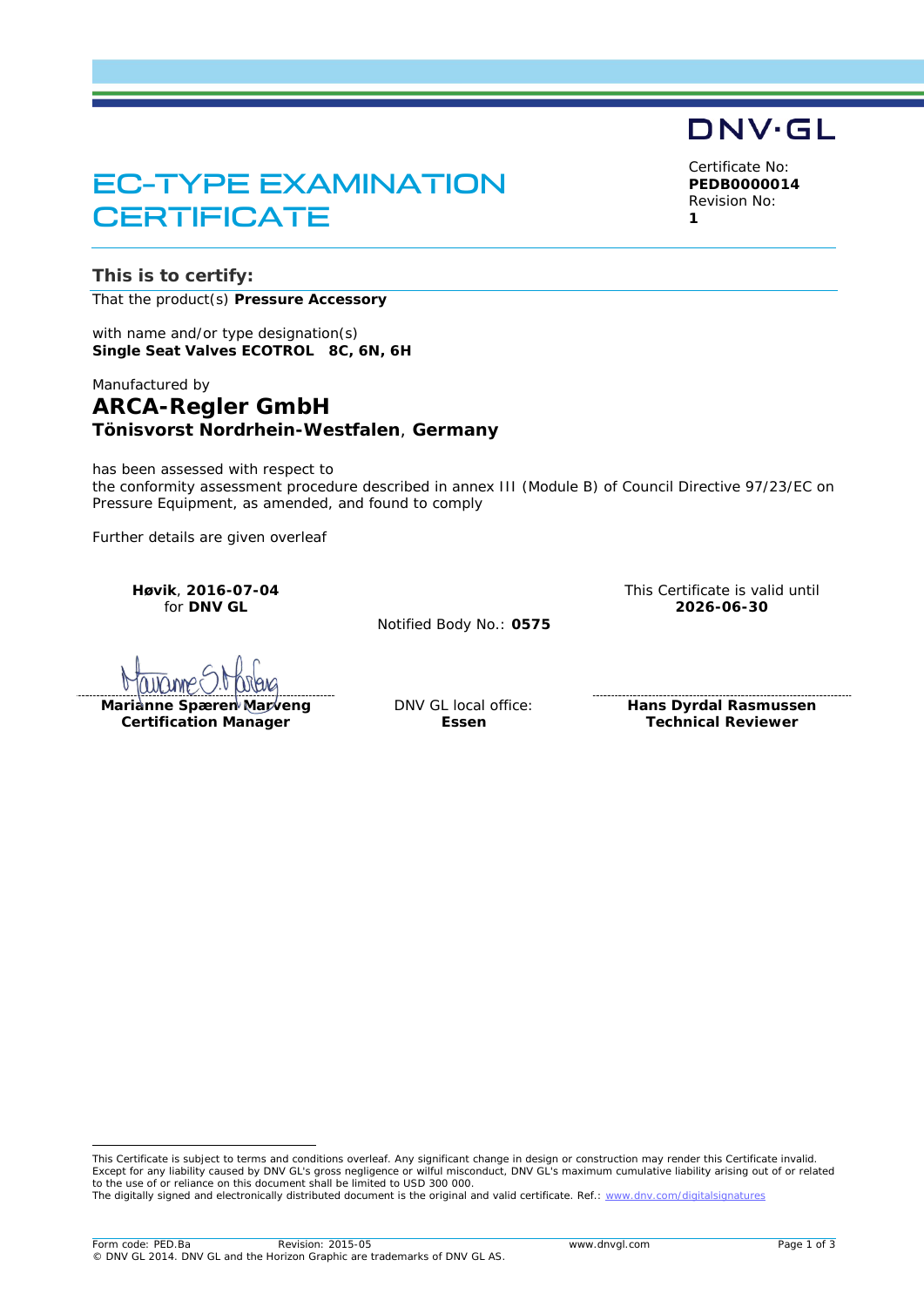Job Id: **341.4-000476-1** Certificate No: **PEDB0000014** Revision No: **1**

#### **Jurisdiction**

Application of Council Directive 97/23/EC of 29 May 1997 on Pressure Equipment, adopted as regulation of 1999-06-09 no. 721 "Forskrift for Trykkpåkjent Utstyr" by the Norwegian Directorate of Civil Protection and Emergency Planning and by the Petroleum Safety Authority Norway.

| <b>Certificate history</b> |                        |                   |  |
|----------------------------|------------------------|-------------------|--|
| <b>Revision</b>            | Description            | <b>Issue Date</b> |  |
|                            | Original certificate   | 2016-07-01        |  |
|                            | Added pressure classes | 2016-07-04        |  |
|                            |                        |                   |  |

#### **Products covered by this Certificate**

| <b>Product Name</b> | <b>Product Description</b> | Category | <b>Applied Product Std.</b> |
|---------------------|----------------------------|----------|-----------------------------|
| Valve Type 6H       | Pressure Accessory         | l to III | EN 12516-2                  |
| Valve Type 6N       | Pressure Accessory         | l to III | EN 12516-2                  |
| Valve Type 8C       | Pressure Accessory         | l to III | EN 12516-2                  |

### **Design Data**

| Maximum allowable<br>pressure (PS) |  | Maximum / Minimum allowable Fluid<br>temperature (TS)                 |                               | <b>Fluid</b><br>group |
|------------------------------------|--|-----------------------------------------------------------------------|-------------------------------|-----------------------|
|                                    |  | 6H: up to 250 bar / Class 1500 acc. material groups of DIN EN 12516-1 | Liquids, gases,<br>vapors     | 1/2                   |
|                                    |  | 6N: up to 63 bar / Class 600 acc. material groups of DIN EN 12516-1   | Liquids, gases, 1/2<br>vapors |                       |
|                                    |  | 8C: up to 63 bar / Class 600 acc. material groups of DIN EN 12516-1   | Liquids, gases, 1/2<br>vapors |                       |

#### **Applications/Limitations**

• This Certificate only relates to directives described above. Other directives, covering other phenomena, and also having requirements related to CE marking, might also apply.

#### **Tests carried out on**

| Product Name / Identification | <b>Tests</b>                           |
|-------------------------------|----------------------------------------|
| ECOTROL Valve 6H4-P1          | acc. to EN 12266-1                     |
| ECOTROL Valve 6N3-L1          | acc. to EN 12266-1                     |
| ECOTROL Valve 8C1-L1          | acc. to EN 12266-1                     |
| <b>Production Site Name</b>   | <b>Address</b>                         |
| ARCA Regler GmbH              | Kempener Str. 18, D - 47918 Tönisvorst |
|                               |                                        |

Inspection of manufacturing and testing of prototype(s) has been carried out by DNV GL Essen, ref. Assessment Report dated 2016-05-06.

| <b>Documents reviewed</b> |      |            |                  |                     |  |
|---------------------------|------|------------|------------------|---------------------|--|
| Drawing/Document<br>No    | Rev. | Date       | Title            | Status <sup>1</sup> |  |
| 6H: 323638                |      | 2011-07-22 | VENT W3R1        | А                   |  |
| 6N: 319772                | -    | 2010-04-28 | VENT W3          |                     |  |
| 8C: 340684                | 00   | 2015-10-22 | <b>VENT W8L1</b> | А                   |  |

#### **Documents reviewed**

 $A =$  Approved, AC = Approved with comments, FI = For information  $\overline{1}$